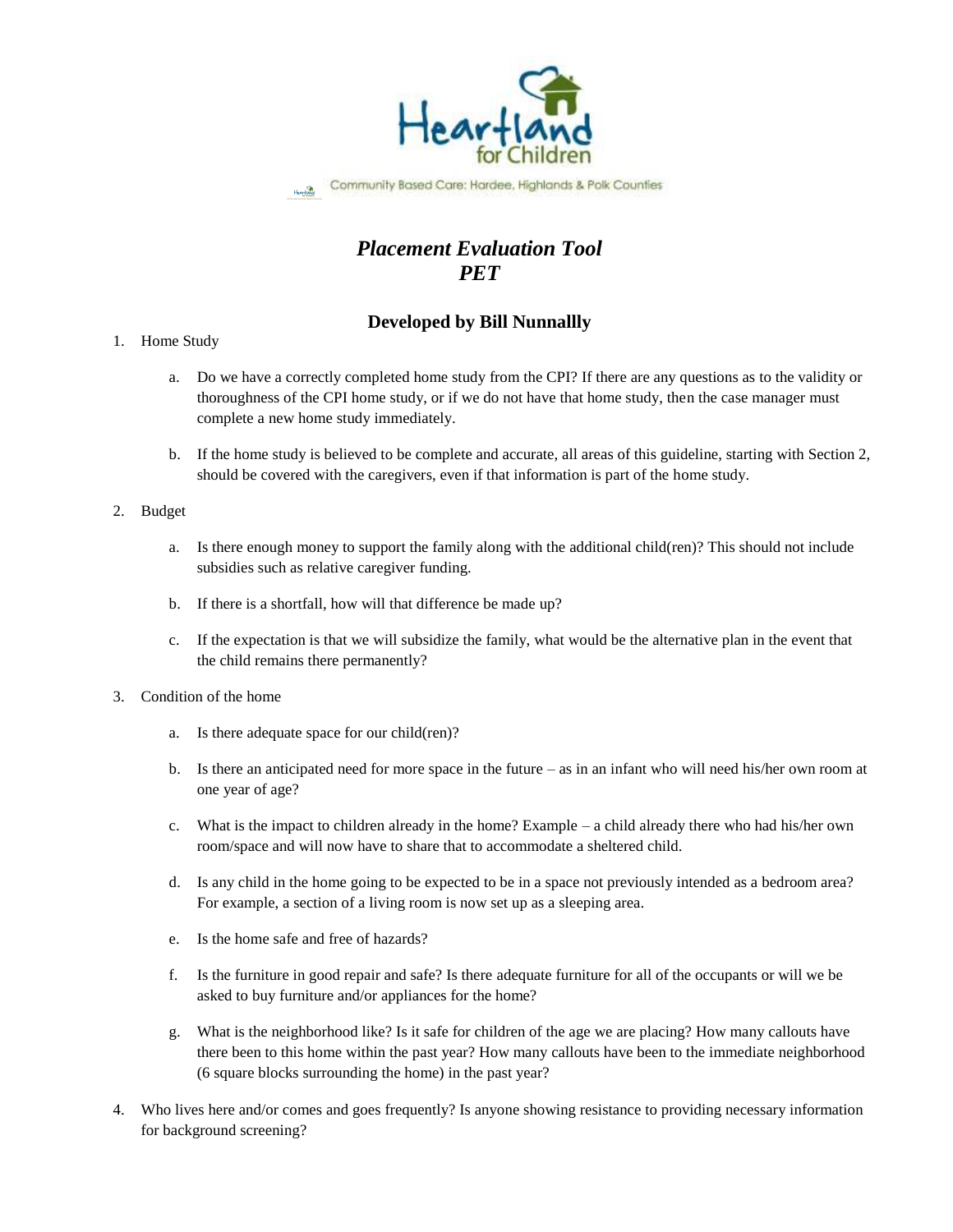

Community Based Care: Hardee, Highlands & Polk Counties  $H_{\text{e}}$  or  $H_{\text{e}}$ 

#### 5. Caregivers' health

- a. Does anyone in the home have a chronic health condition that requires regular medical intervention?
- b. Are there any health/age conditions that might interfere with the caregivers' ability to interact in a nurturing and healthy way with the child?
- 6. Caregiver's position in the case and personal history
	- a. What is the history with this caregiver's relationships with the birth parents?
	- b. Under what circumstances did this caregiver agree to take custody of this child or children? Describe the caregiver's account of first contact and drop off.
	- c. Were any promises of adoption or assistance of any kind made to this caregiver upon placement? These may be either from the CPI or the Case Manager.
	- d. What is this caregiver's position on the child's potential for future interaction with the birth parents?
	- e. Does the caregiver acknowledge any issues or problems that might not appear as part of the researchable public record? For example, a prior substance abuse history which is not documented in the case record.
	- f. What is the marital status of this caregiver?
	- g. If the caregiver is married, what are the acknowledged relationship issues that exist today or have existed in the past?
	- h. What have we observed, if anything, that might give us concern about the current stability of the marriage?
	- i. Has the caregiver had other marriages? How many? If so, do we know why those marriages dissolved?
	- j. What is the caregiver's current view toward parental reunification?
		- i. If they do not expect reunification, what points do they make to support that view?
	- k. What is the caregiver's view toward providing a permanent home for the child(ren) if that is required.
		- i. Do they see themselves as an Adoptions placement?
		- ii. Permanent Guardianship?
		- iii. What do they say to explain their position regarding permanency?
	- l. Visitation
		- i. Will the caregiver help to facilitate or supervise visitation? If not, why not?
		- ii. Will they transport the child to visitation? If not, why not?
		- iii. Will they allow the birth parent to visit the child in their home? If not, why not?
	- m. Transportation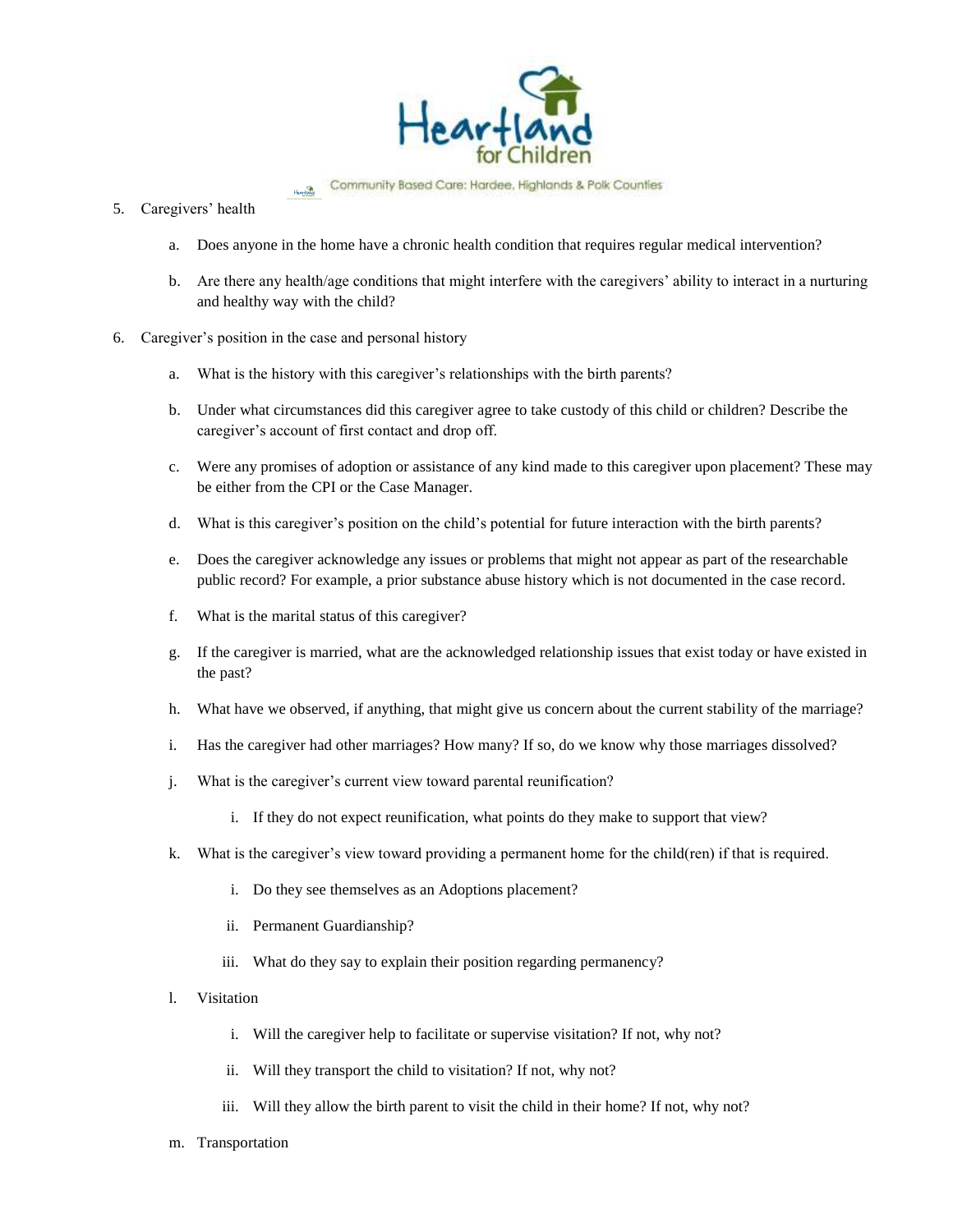

Community Based Care: Hardee, Highlands & Polk Counties **Heartland** 

- i. Does this caregiver have reliable transportation?
- ii. Do they have the financial ability to repair or replace their vehicle if need be?
- iii. Are they willing to transport the child to appointments? If not, why not?
- iv. Are they willing to transport the child to allow him/her to participate in extracurricular activities? If not, why not?
- v. Are they willing to transport either or both birth parents to assist with care plan completion? If not, why not?
- n. Normalcy
	- i. Do they understand normalcy? If not, the case manager must be able to explain it to them during this conversation.
	- ii. Are they willing to support normalcy? If not, why not?
	- iii. What sort of normalcy activities is the child already involved in?
- o. Medical/Dental
	- i. Do they understand the child's need for regular medical and dental care?
	- ii. What behavior by the caregiver demonstrates their willingness and ability to ensure regular medical and/or dental care for the child?
- p. Education
	- i. Does the caregiver appear to understand the importance of education in the child's life (if age appropriate)?
	- ii. What behavior by the caregiver demonstrates their willingness to support the child educationally?
	- iii. Is the child lagging behind peers educationally?
		- 1. If so, what has the caregiver done to assist the child? Tutoring? Seeking assistance from school personnel? Etc.
- q. Special Needs
	- i. Does this child have any educational, medical, behavioral or developmental special needs?
	- ii. Is the caregiver fully aware of those needs?
	- iii. Does the caregiver have an understanding of the special services that will be required for the child?
	- iv. What behaviors by the caregiver demonstrate their efforts to address the child's special needs?